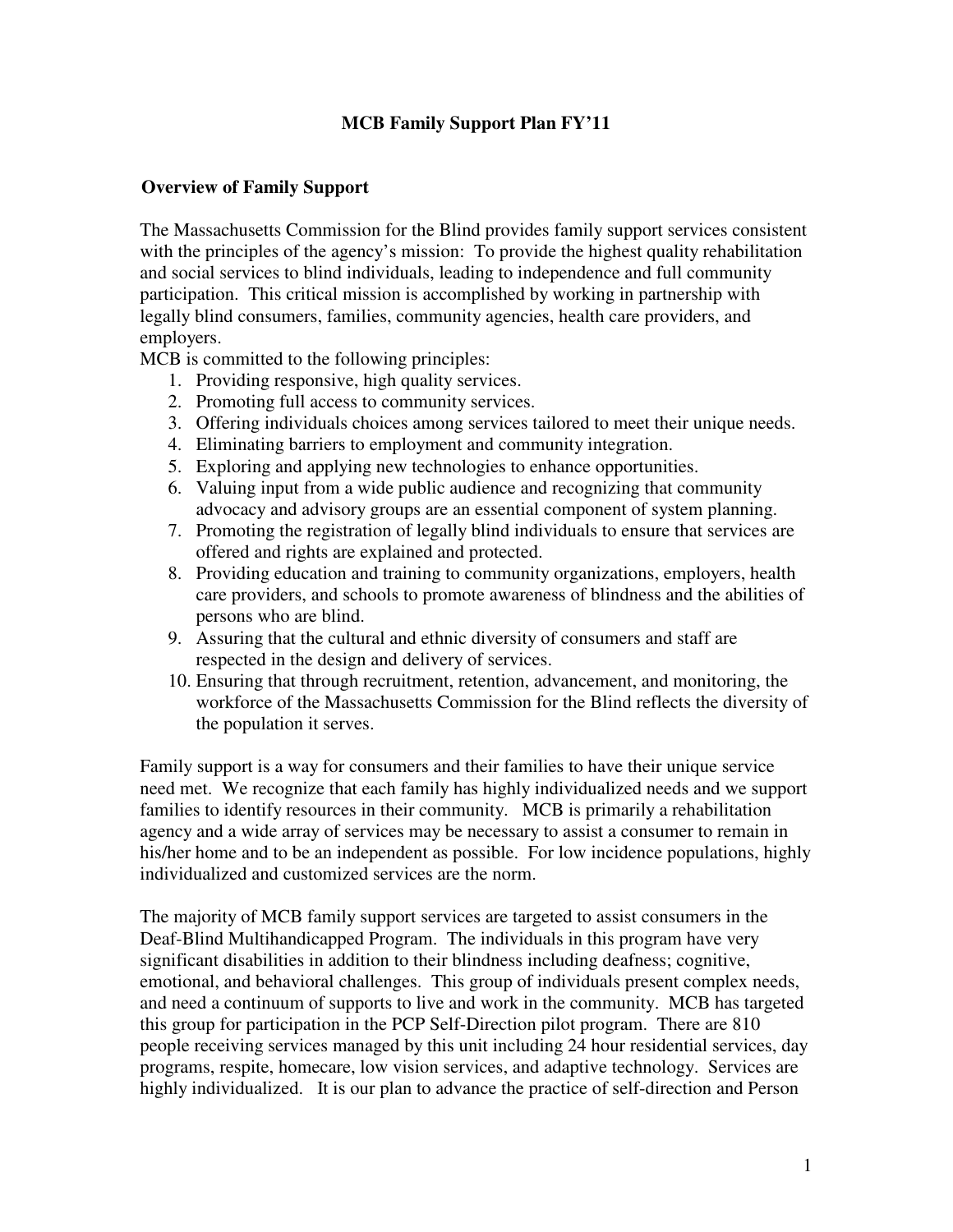Centered Planning throughout our programs by developing an infrastructure to support self-direction as an option for everyone currently receiving residential services and for those turning 22, to develop and implement a person centered planning process for this group, and to develop options for individual budgets. In FY 10, this service model was offered to all families of transitioning youth with residential needs. In addition, MCB served 10 individuals with multiple challenges in need of supported housing in FY 10. Families were encouraged to choose their own providers, be involved in developing activity and work schedules, and participating in recreational activities. Each service plan began with a PCP process and through that process, highly individualized services were developed to help each individual reach their goals and dreams. PCP training has been provided to all staff in our Vocational Rehabilitation and Deaf Blind units. MCB fully embraces this philosophy.

Examples of support services currently provided include: funding for housing adaptations, modifications such as lifts, private-duty nursing, rent, utilities, transportation, and short term PCA services. Such services are provided when there is no other traditional resource such as MassHealth available to the family.

In addition, MCB utilizes Flexible Family Supports (FFS) to support consumers in our Independent Living Social Services Program. Services provided under this program have included: hippotherapy for children with multiple challenges; furniture and household goods for a consumer leaving a shelter moving into an apartment; funding for swimming lessons to enhance community integration; and funding for basic services such as winter clothes and utility bills.

MCB's primary network is comprised of counselors, social workers and consumers, working in partnership toward goals that are agreed upon after full consultation. Selfdirection and consumer choice are the guiding principles in all service planning.

MCB seeks input and advice from its various advisory boards; MCB listens to and responds to our consumers.

# **I. Family Empowerment**

MCB has for many years sought and received input from legally blind consumers. Our consumer community is very well organized and very effective in advocating at the local, state, and national level. MCB seeks input and advice from its various advisory boards as well as individual consumers and families. MCB's program of flexible family supports is incorporated into its Comprehensive Annual Independent Living Services Plan. Public hearings on this plan are held across the state in September of each year. MCB publicizes these hearing on its website, through its weekly taped telephone consumer information line, and through the radio reading network. Hearing notices are mailed to agencies and consumers who have expressed interest. These forums provide the opportunity for families to provide substantial input into our policies.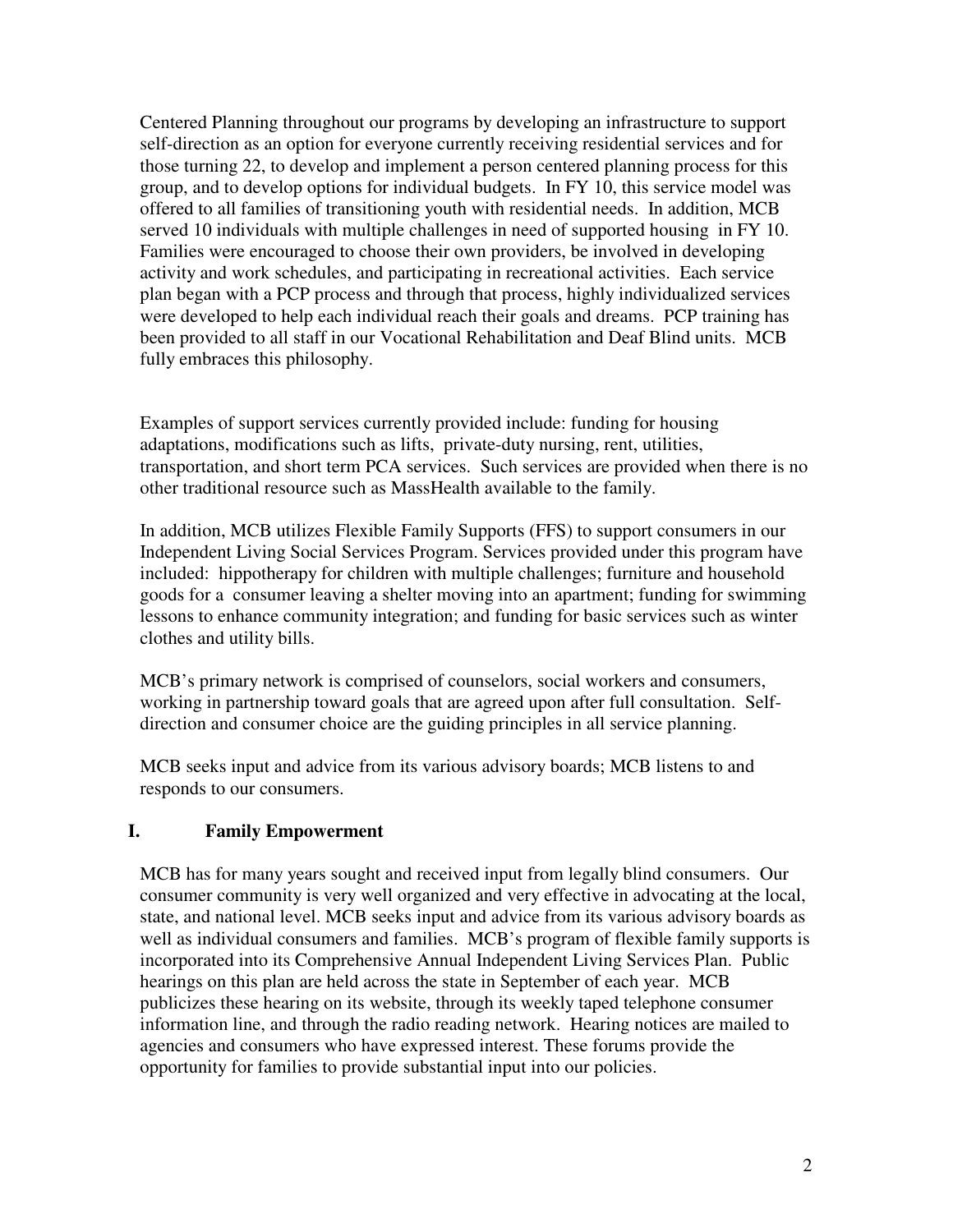MCB has a number of active advisory boards that meet regularly. These include six Regional Advisory Councils, and a statewide Rehabilitation Council that has a major role in the agency's policy development. The majority of the members of these councils are legally blind consumers. Some parents of legally blind children and family members of legally blind persons also attend and participate on these advisory boards. There are also positions on the council designated for key stakeholders including the Massachusetts Department of Education, the Federation for Children with Special needs, and the National Federation of the Blind. In addition, the agency has developed a Youth Advisory Council during FY 10 to increase the input from this group and to hear their fresh and creative ideas. Leadership skills development is a focus of this group.

MCB will continue to encourage more participation of parents of legally blind children and family members of legally blind persons on these various advisory boards. In FY 10, parents of individuals with deaf blindness organized a "town hall" forum with the Commissioner and participated in two Legislative Days at the State House.

All MCB social, vocational and independent living services are planned and provided in partnership with the consumer; consumer choice is an overriding principle and policy that all MCB direct service staff honor.

# **II. Family Leadership Development**

Families and consumers are informed of conferences and trainings by MCB counselors. MCB staff and consumers participate in a wide variety of conferences on topics ranging form Transition from School to Work, Low Vision Rehabilitation, and Employment issues to name a few.

MCB staff and a number of our families participated in the March 2010 Federation for Children with Special Needs conference with our interagency colleagues. This was a wonderful opportunity to share information, network, and develop skills.

A number of family members are involved in the activities of the Association of Massachusetts Educators of Students with Visual Impairments and the Massachusetts Association for Parents of the Visually Impaired.

Many other consumers have participated on agency advisory boards and have developed exceptional leadership skills.

#### **III. Family Support Resources and Funding**

MCB tries to serve as many consumers as possible based on availability of funds. During FY 2010, MCB allocated \$170,000 for family support services. Approximately 190 consumers and families were served.. The typical expenditure per family was \$950.00, however the amounts were flexible based on need. MCB is projecting that approximately 200 consumers/families will be served in FY 2011 depending on funding.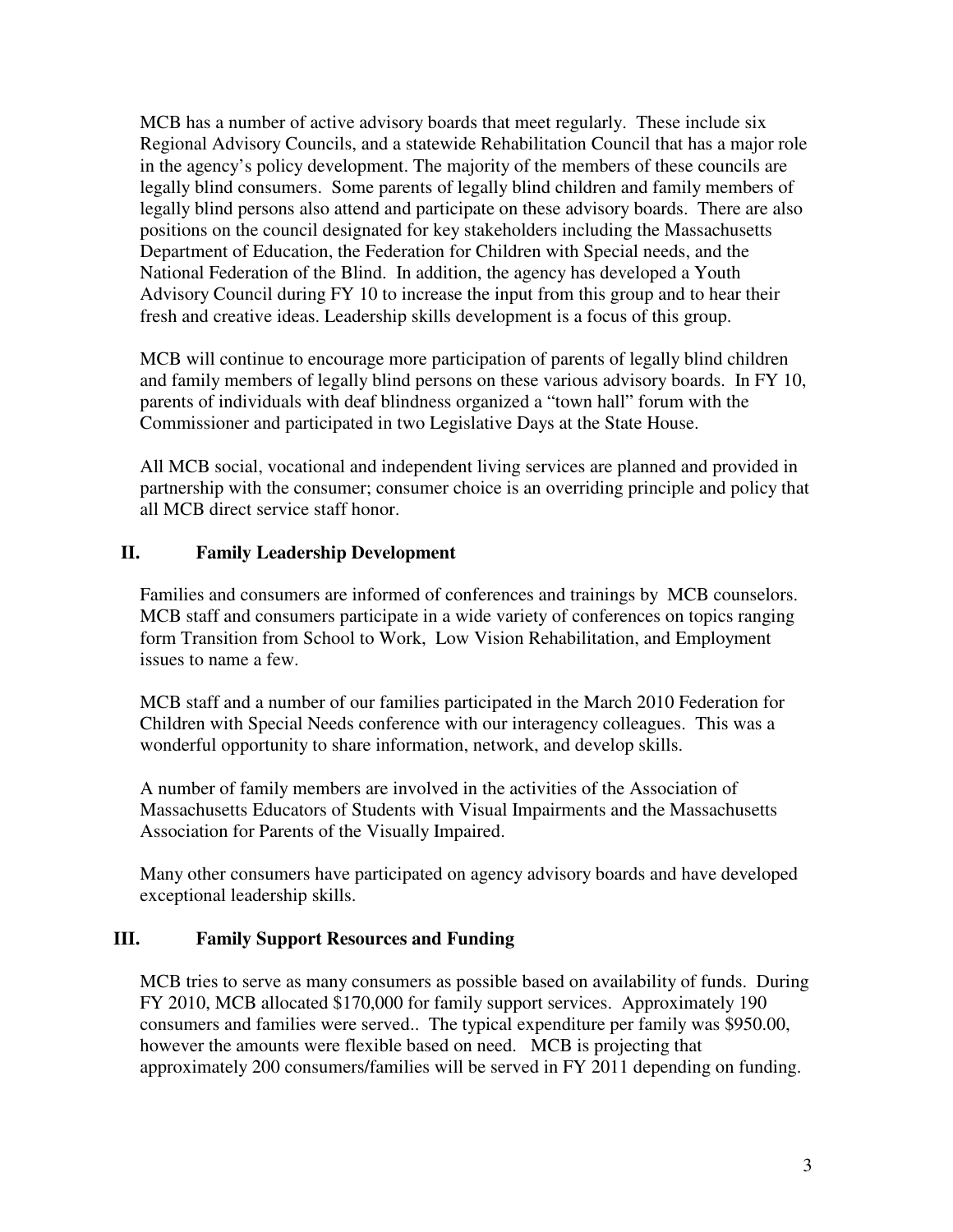### **IV. Accessing Services and Supports**

During the development of the individual service plan, the consumer/family identifies the customized services that will be needed to reach the identified goals. During regularly scheduled home visits, progress is discussed and possible options explored.

MCB will continue to utilize our field based counselors as the frontline to disseminate information. MCB Advisory Boards will continue their role of advising MCB about consumer/family needs.

It should be mentioned that all legally blind persons have very good access to MCB services due to the mandatory reporting of legal blindness required by Massachusetts law. All newly reported legally blind persons are registered with MCB and contacted by a social worker or counselor to offer services.

Periodically, MCB conducts a census of the approximately 37,000 registrants and, at the same time, renews its offer of information and services.

### **V. Culturally Competent Outreach & Support**

MCB is charged with providing services to all persons residing in the Commonwealth who are registered as legally blind. MCB contracts with the Language Line and Catholic Charities for language interpreters. MCB also contracts for ASL and specialized Interpreters for individuals who are deaf blind.

The agency's Staff Development Unit has for a number of years worked to assist staff to better address the needs of traditionally under-served minority groups. As in previous years, a training program on cultural diversity and rehabilitation issues was offered to vocational rehabilitation staff during FY 2010. Cultural competence, especially regarding attitudes about legal blindness, is crucial for the successful rehabilitation of the many ethnic, cultural, religious, linguistically diverse consumers/families that we serve.

In addition, the agency has a Director of Multi-Cultural Outreach who coordinates a formal program of outreach to all minorities and under-served populations in cooperation with grass-roots community organizations and the State Office of Refugees and Immigrants.

#### **VI. Interagency Collaboration**

MCB has greatly expanded its collaborative efforts with a wide variety of community partners as well as other EOHHS agencies. MCB staff participate in many inter-agency workgroups on EOHHS initiatives, including those related to person-centered planning.